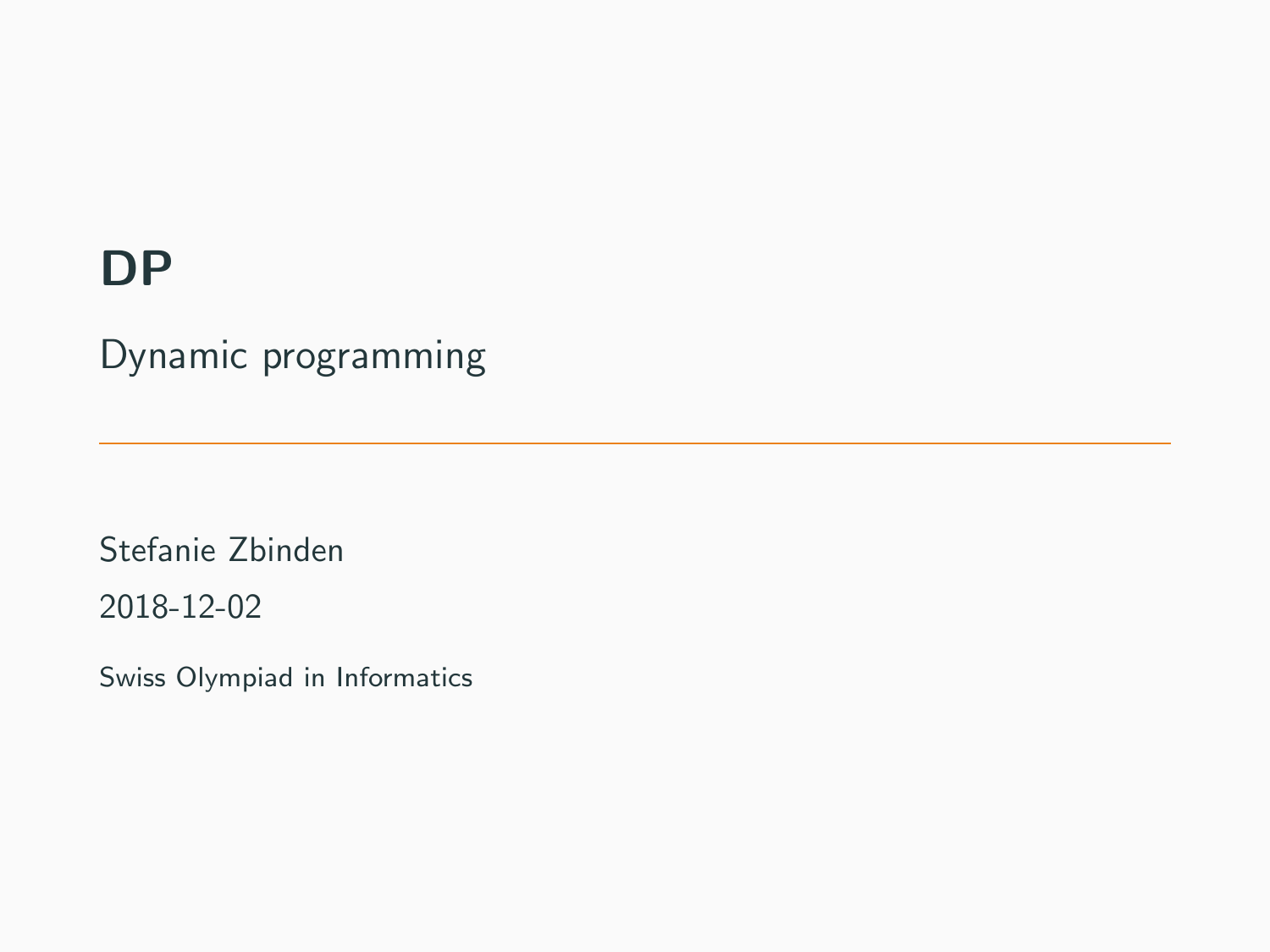Don't calculate again what you already calculated before.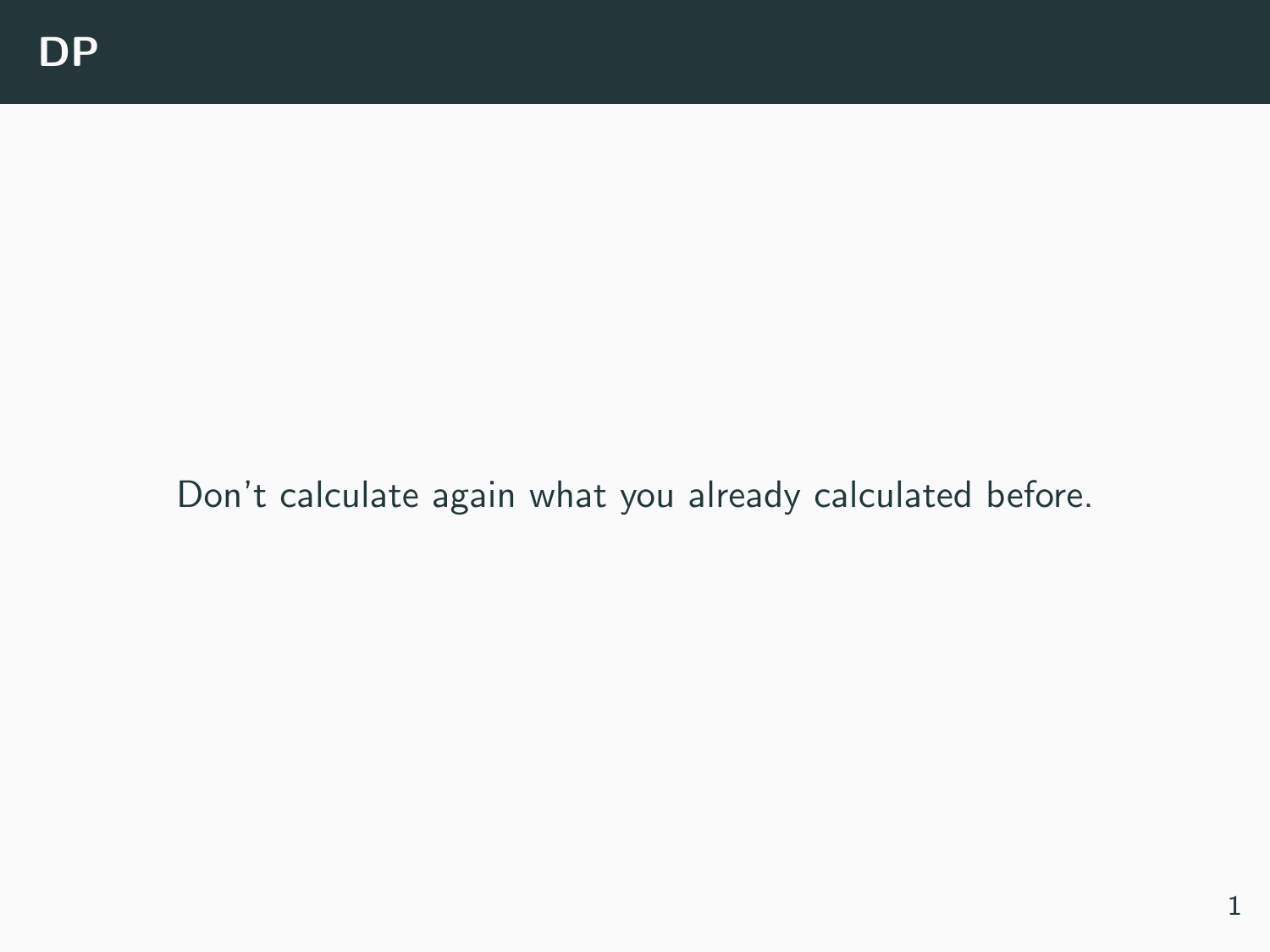# <span id="page-2-0"></span>[Repetition - Fibonacci](#page-2-0)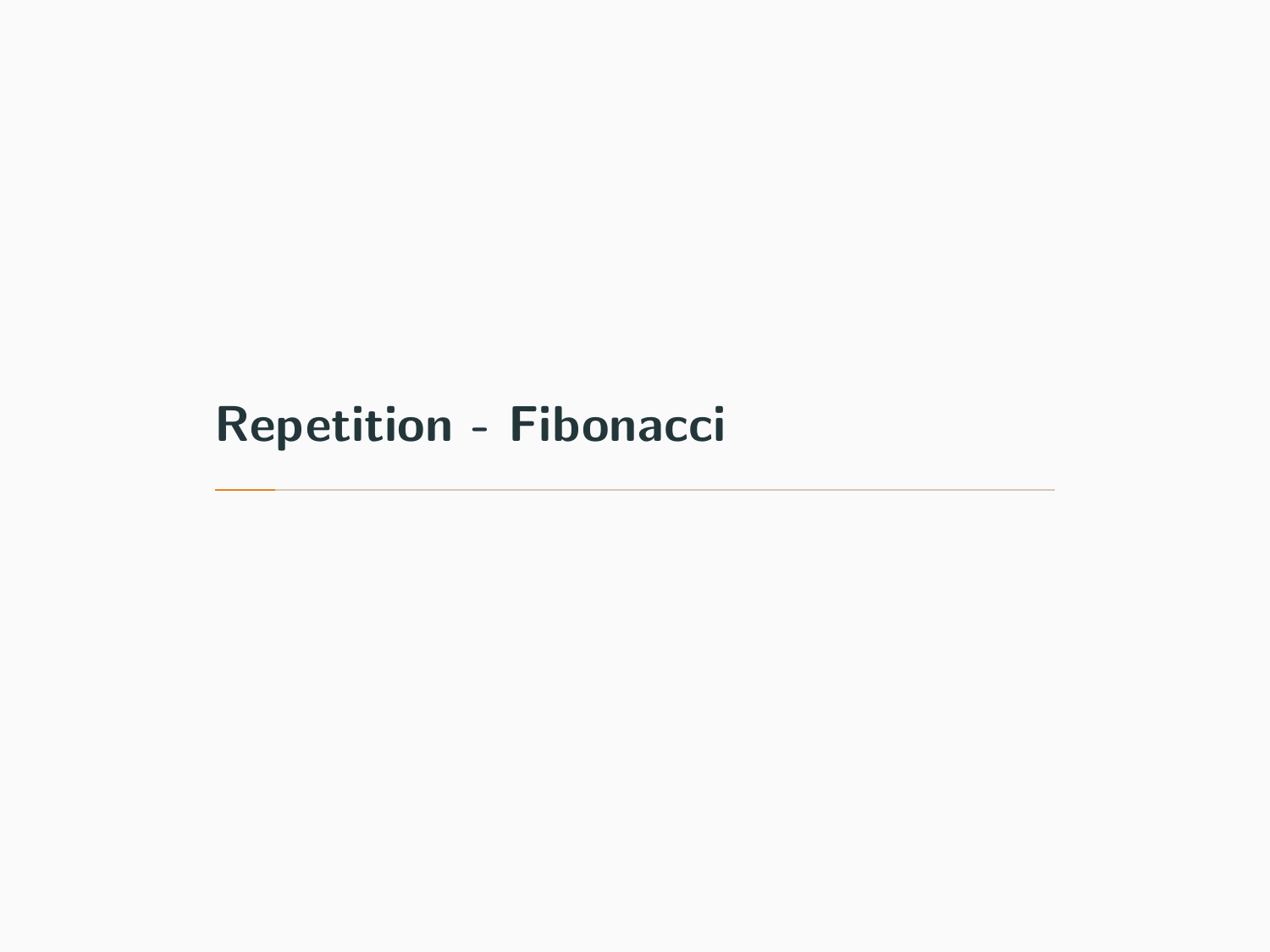**Task:** Given a number  $n$ , we want to compute the  $n^{th}$  Fibonacci number, where the  $n^{th}$  Fibonacci number is defined as

$$
f_n = \begin{cases} 0 & \text{if } n = 0\\ 1 & \text{if } n = 1\\ f_{n-1} + f_{n-2} & \text{otherwise} \end{cases}
$$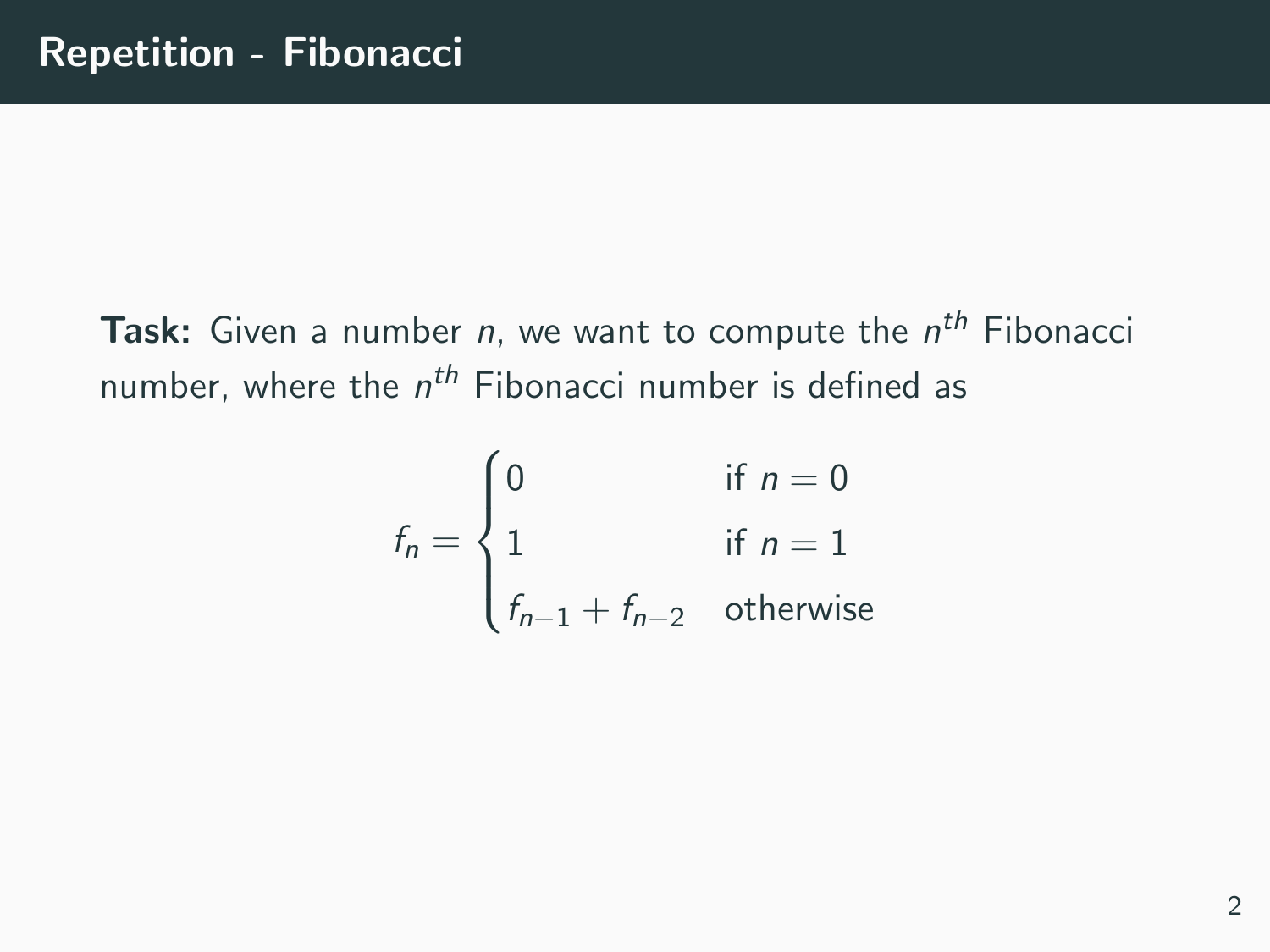Solution: This is an easy recursion, thus we can calculate the number via a recursive function

```
int f (int n) fif (n < = 1) return n;
    return f(n-1) + f(n-2);
}
```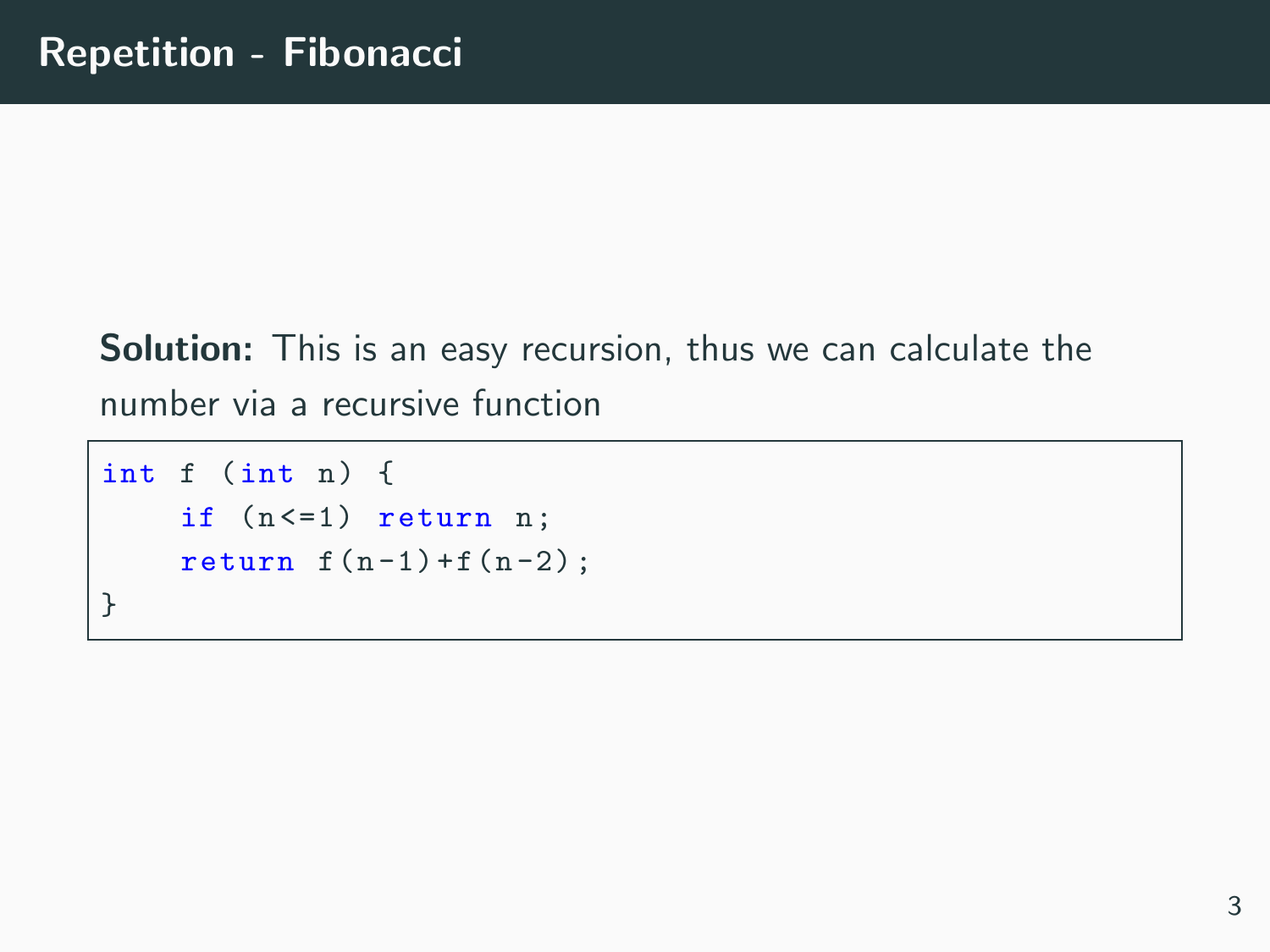**Solution 2:** We calculate  $f(n-2)$  multiple times. Instead of calculating it over and over again, we apply DP and store the value

```
vector <int> fibonacci;
int f (int n) {
     if (fibonacci[n] != -1) return fibonacci[n];
     if (n < = 1) return fibonacci [n] = n;
     return fibonacci [n] = f(n-1) + f(n-2);
}
int main () {
     int n;
     cin >> n ;
     fibonacci=vector \langle int > (n+1, -1);
     cout \langle \xi \rangle f(n) \langle \xi \rangle " \n";
}
```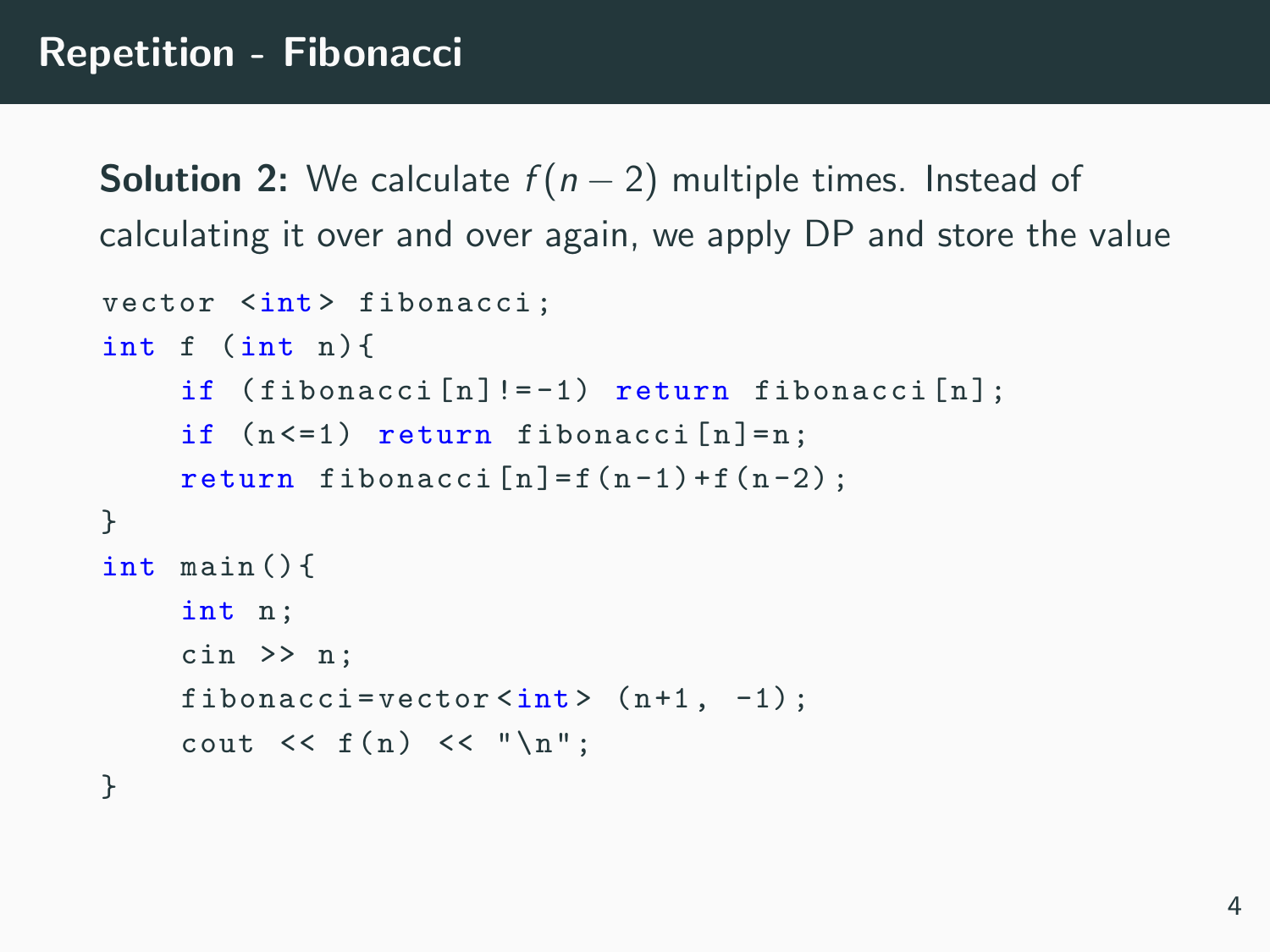**Improvement:** Our first solution needed exponential time, by saving the values of  $f(n)$ , once calculated, we managed to derive a solution which is only linear time.

Memoization: Using a recursive function to implement the DP is called memoization.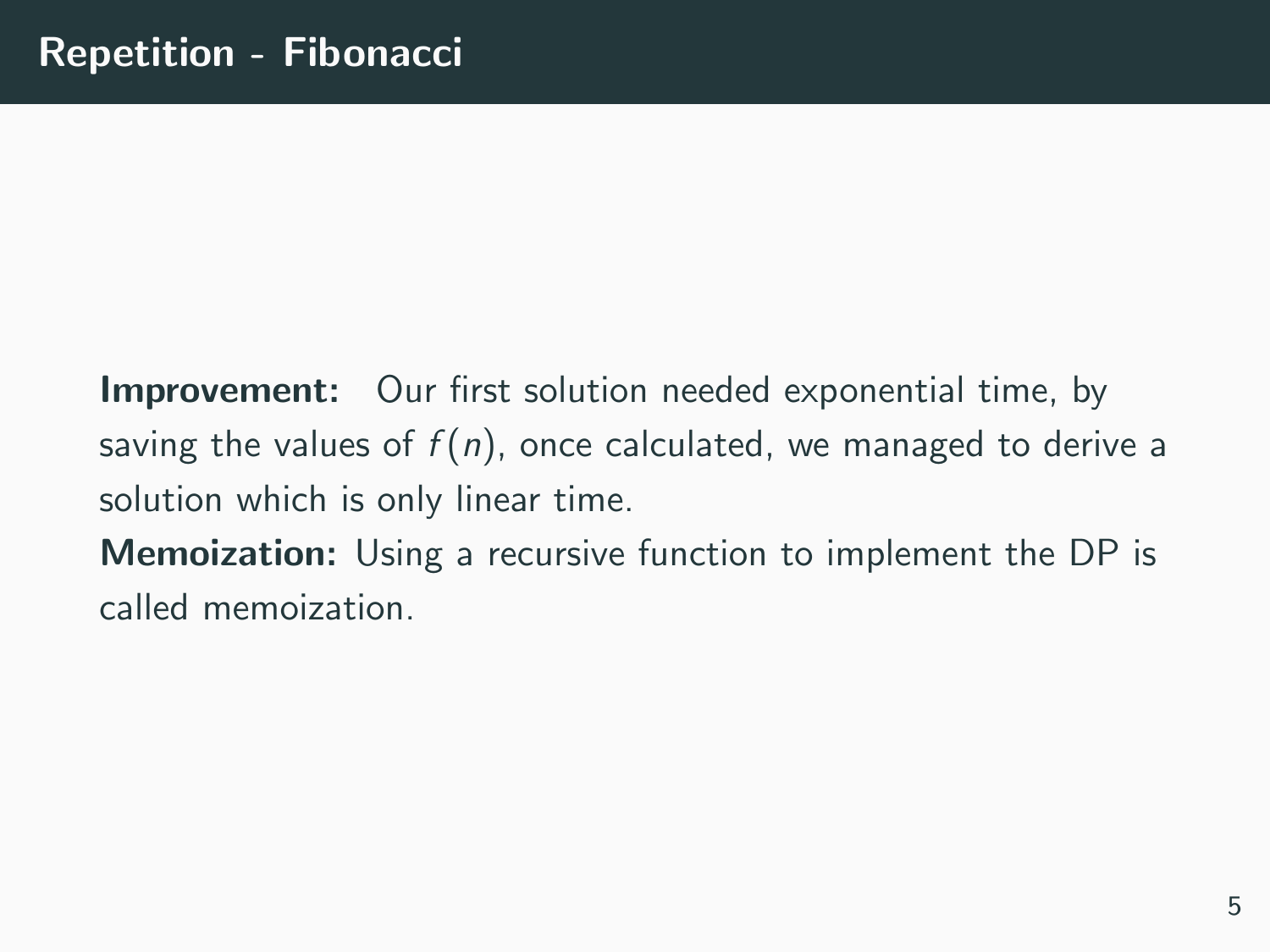<span id="page-7-0"></span>[DP examples](#page-7-0)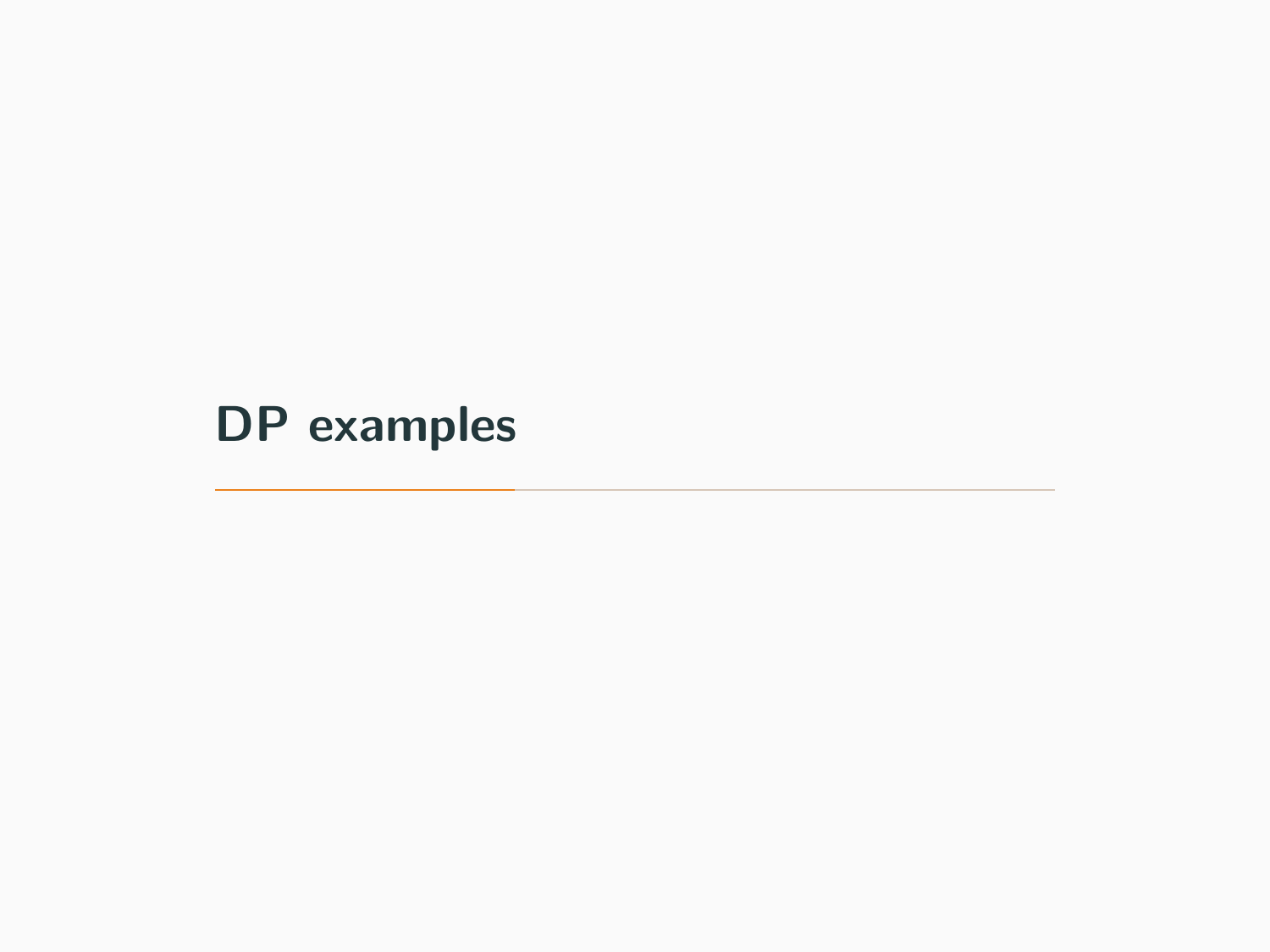Task: Given a triangle with numbers in it. Calculate the sum of the maximal path from the bottom to the top. In each step, one can only go down to the left or to the right. Example:

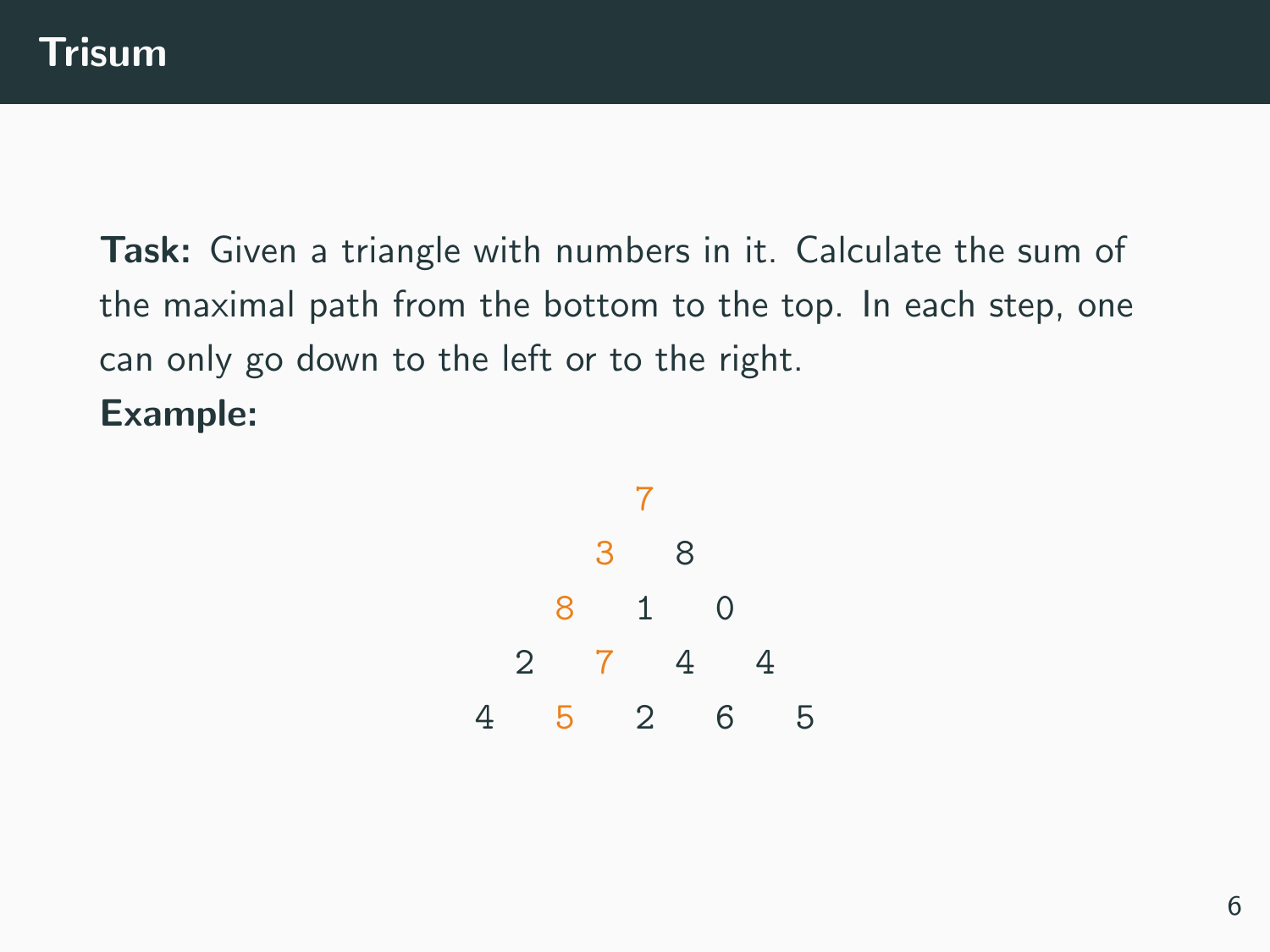**Observation 1:** The optimal path from the bottom to the top is either the optimal path from the bottom to the left of the top and then to the top or the optimal path from the bottom to the right of the top and then to the top.

**Observation 2:** We are not really interested in the path, only in finding the maximum value.

**Observation 3:** The same two observations don't only hold for the top but for any number in the triangle.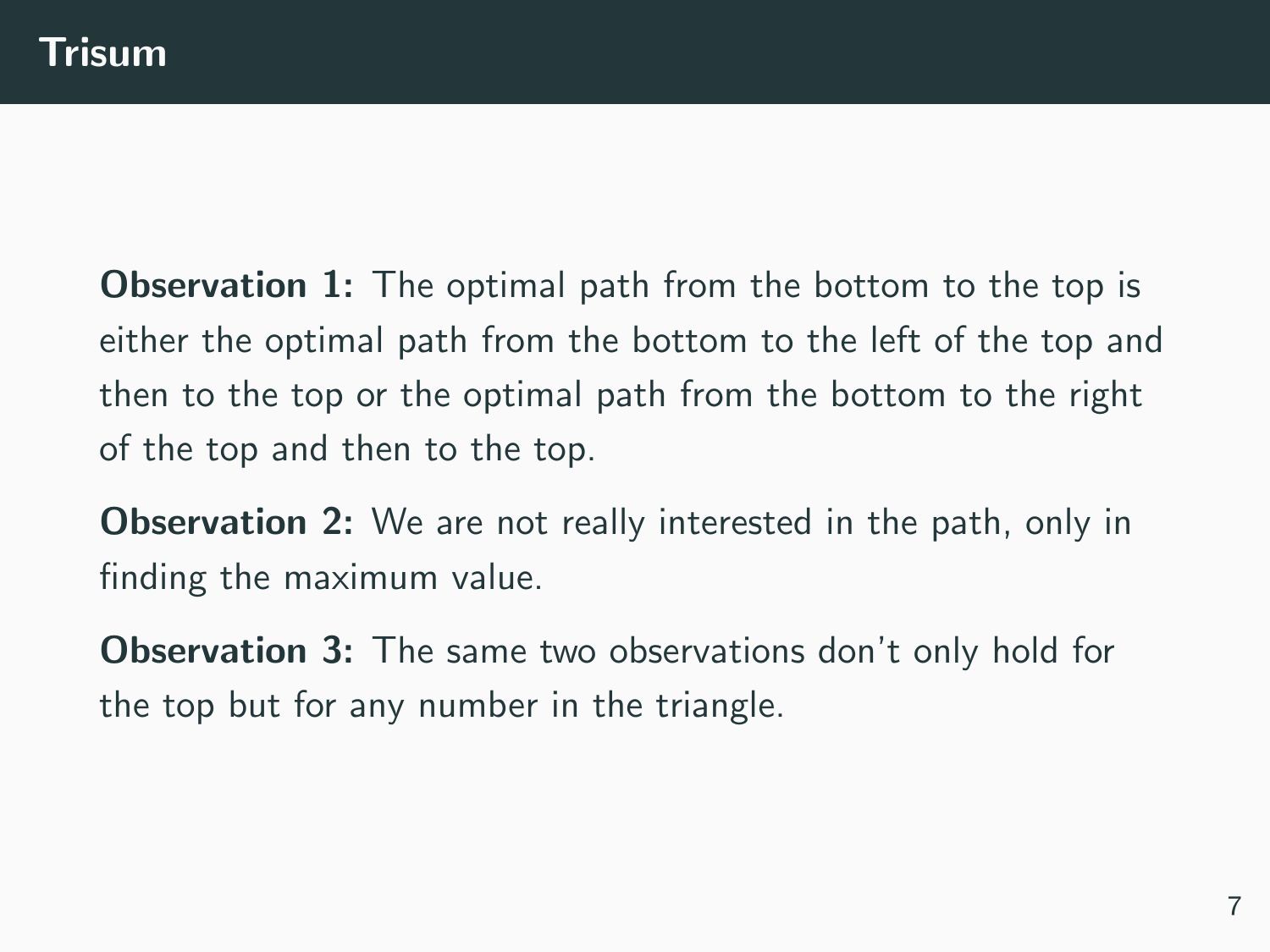## Our observations lead to the following recursion:  $maxsum[i][j] = max(maxsum[i+1][j+1], maxsum[i+1][j])$  $+ a[i][j]$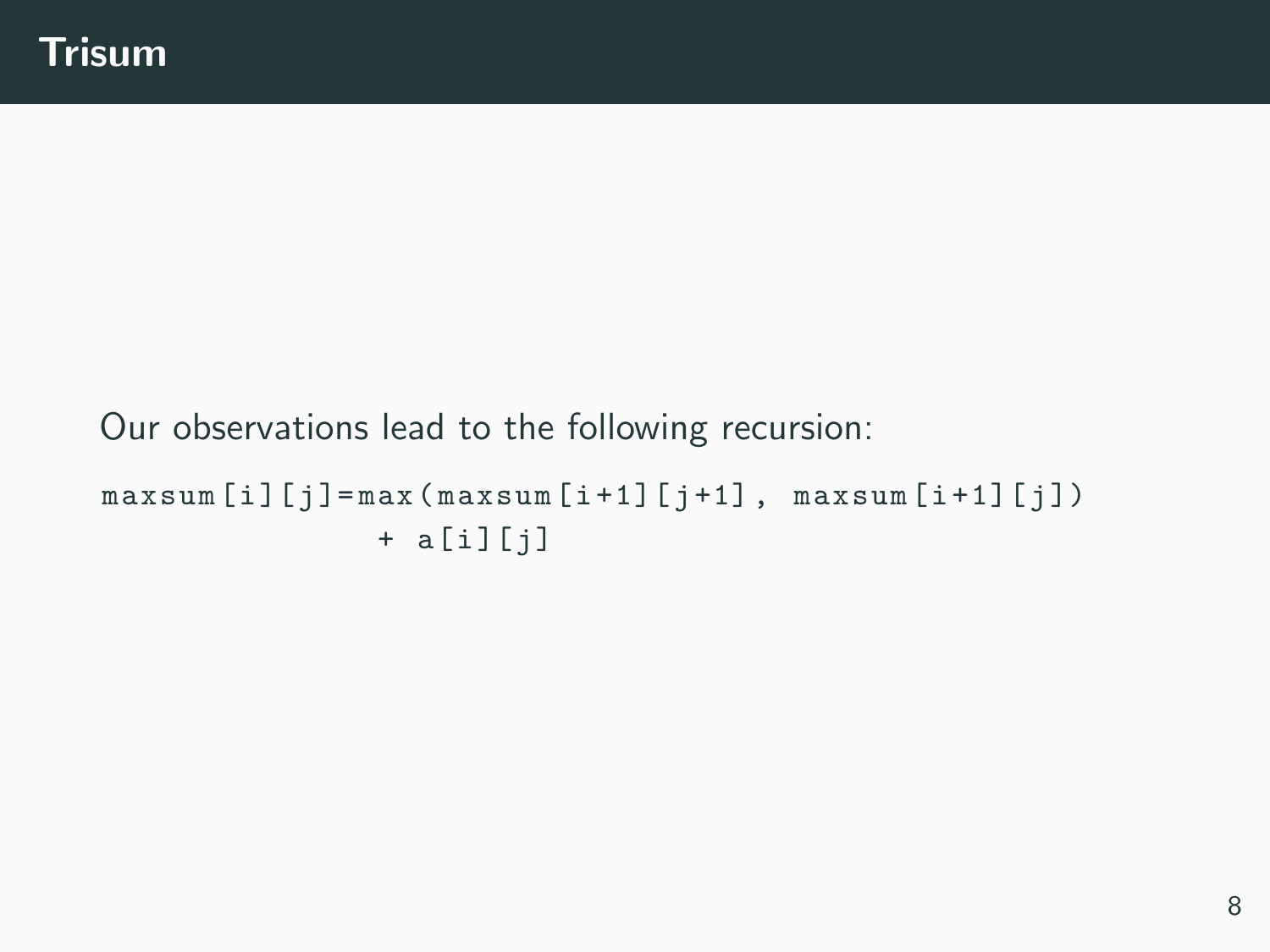```
vector \langle vector \rangle \langle x \rangle \langle x \rangle \langle x \rangle \langle x \rangle \langle x \rangle \langle x \rangle \langle x \rangle \langle x \rangle \langle x \rangle \langle x \rangle \langle x \rangle \langle x \ranglefor (int j=0; j \le n; j++) { //Init the bottom line
       maxsum [n - 1] [j] = a [n - 1] [j];}
for (int i=n-1; i>=0; i--){
       for (int j = 0; j \le i; j++)maxsum[i][j] = max(maxsum[i+1][j],maxsum[i+1][j+1]) + a [i][j];
       }
}
cout \lt\lt maxsum [0] [0] \lt\lt '\n';
```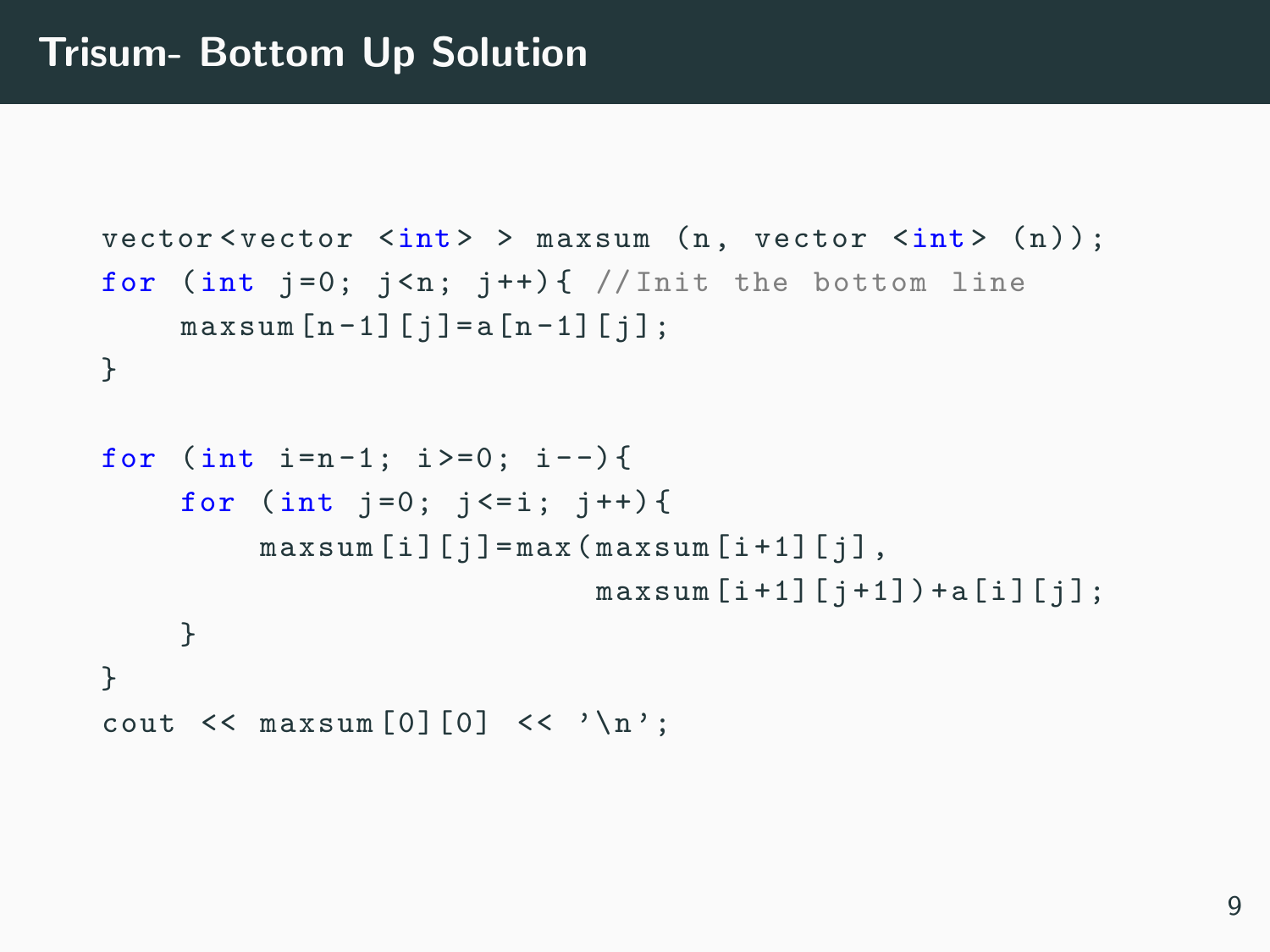**Task:** Stofl wants to renovate a building front consisting of a *n* times m grid. If a cell is damaged, Stofl can either fix it or tear it out and place a window. However, each window has to have a non window column on it's left and right. Find out, how many windows Stofl can build.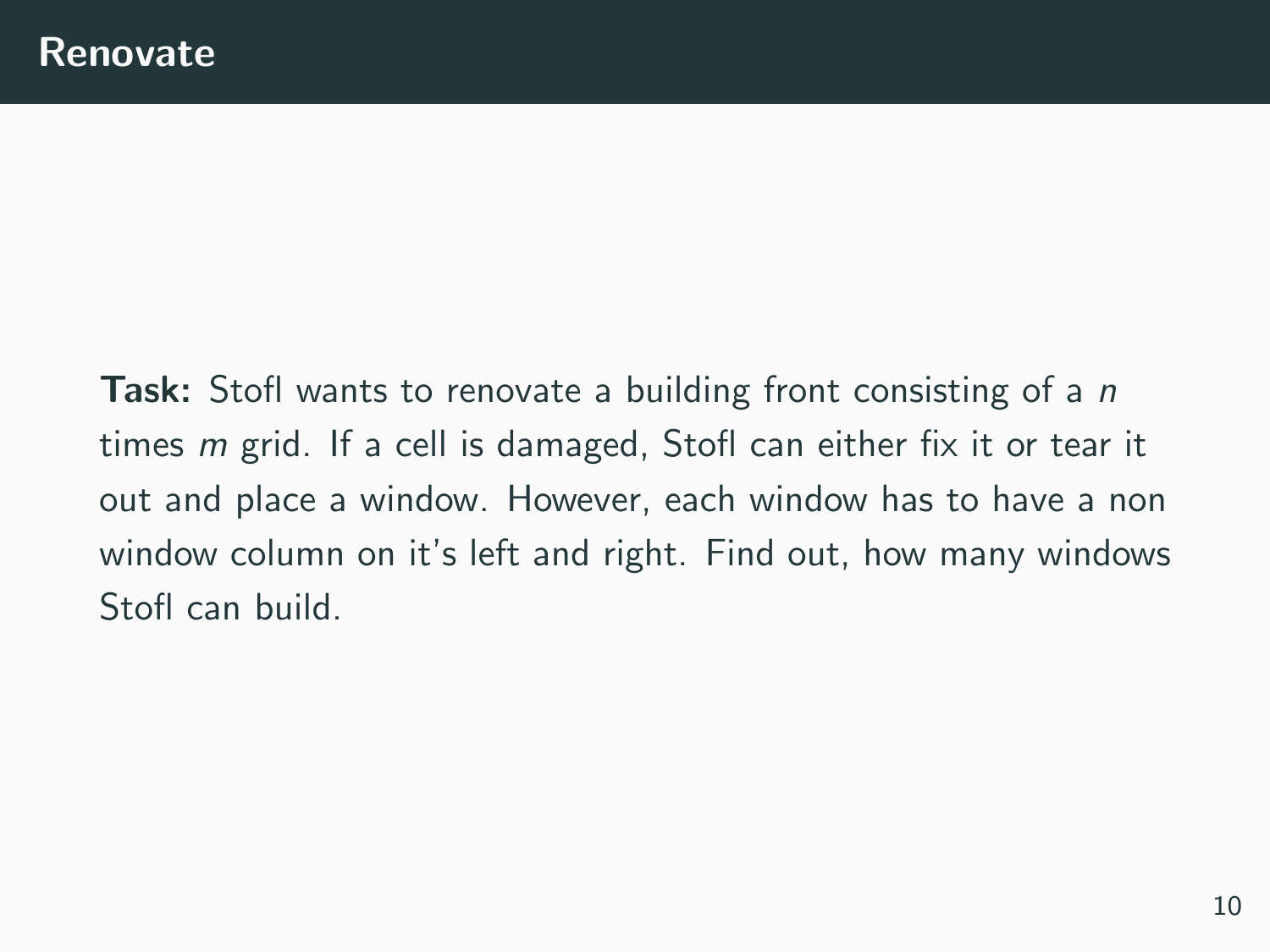## Renovate

#### Example:

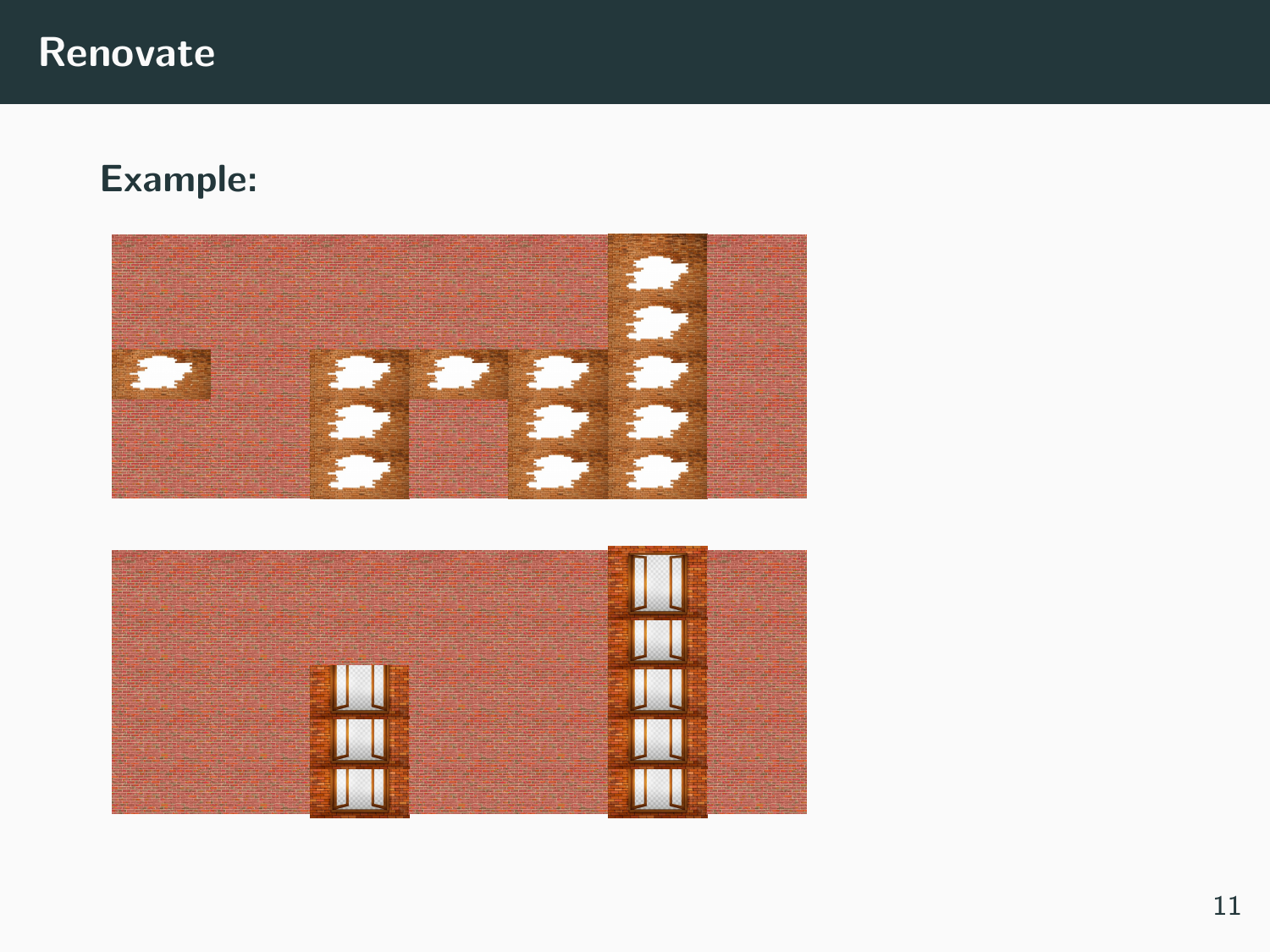#### Recursion:

//a[i] is the number of damaged cells in column i  $wind[i] = wall[i-1] + a[i];$  $wall[i] = max(wind[i-1], wall[i-1]);$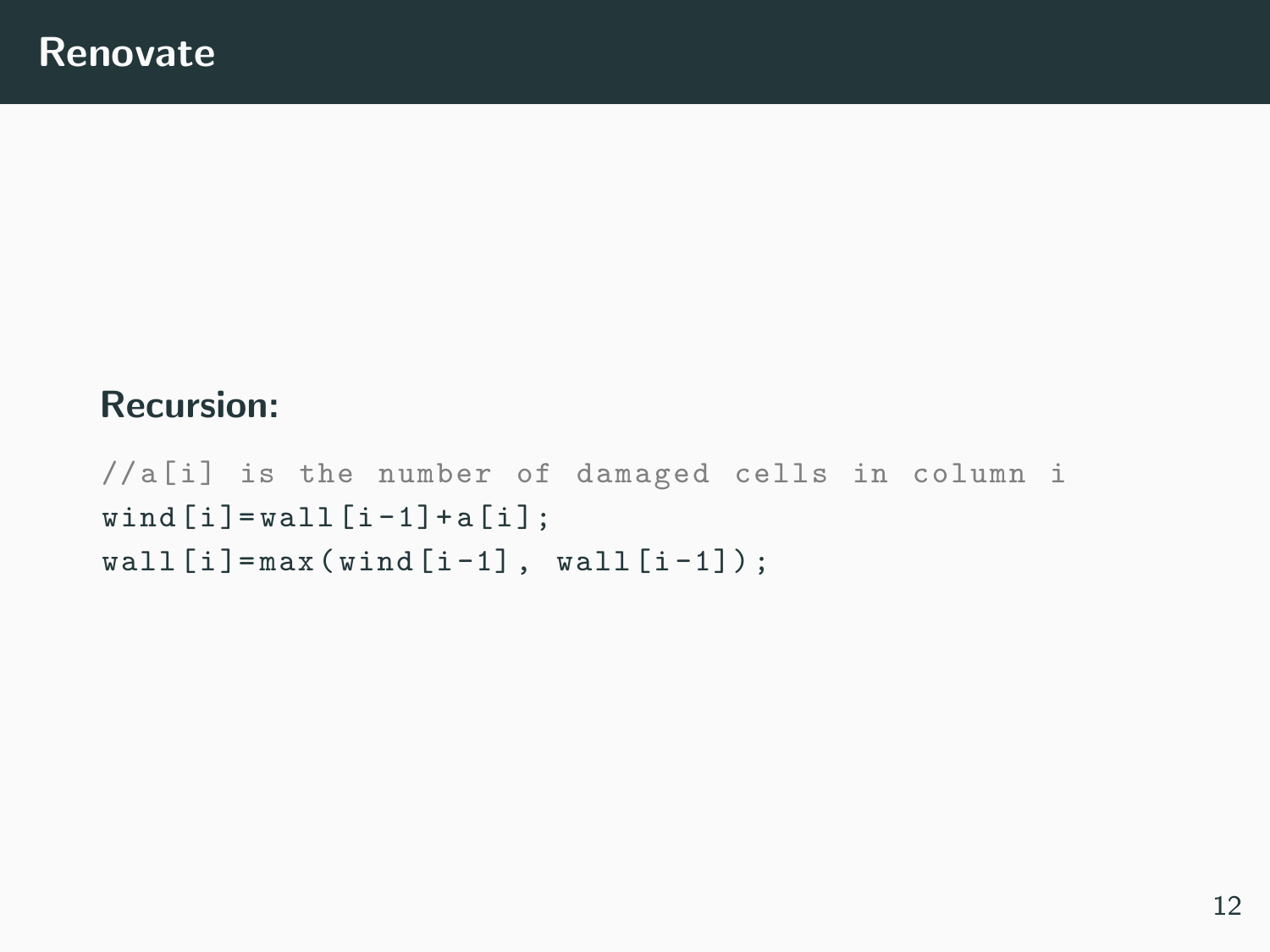#### Renovate

```
//house: vector that has a 1, if the cell is fine
// and a 0 if it is damaged
vector \langle int \rangle a (n);
for (int i=0; i<n; i++){
     for (int i = 0; i \le m; i++)a[i] += house [i] [i];
     }
}
vector < \text{int} > wall (n);
vector \langle int \rangle window (n);
for (int i=1; i < n; i++){
     wall[i] = max(wind[i-1], wall[i-1]);wind[i] = a[i] + wall[i-1];}
cout \langle \cdot \rangle wall [n-1] \langle \cdot \rangle \setminus n':
```